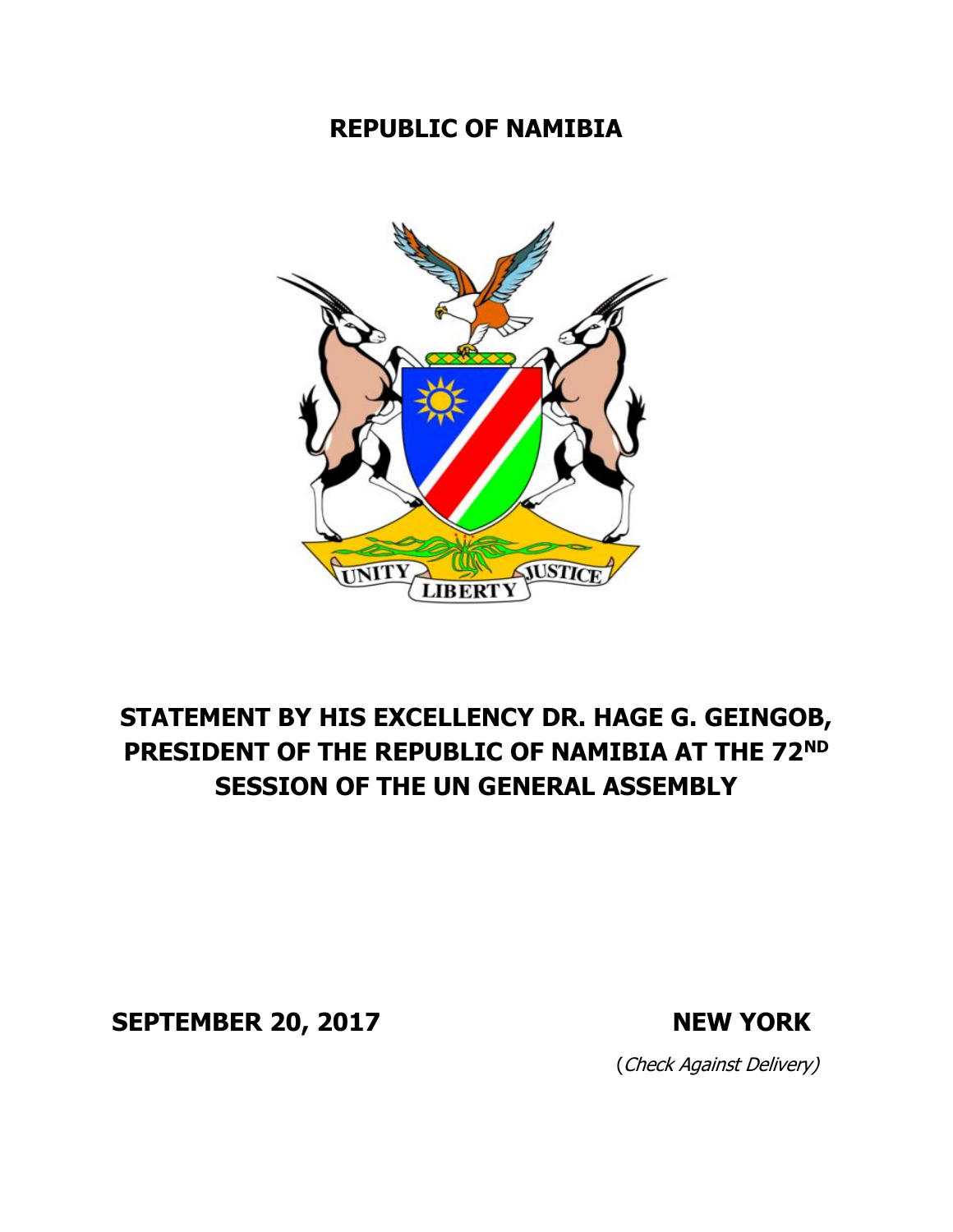**Mr. Miroslav Lajčák, President of the 72nd Session of the UN General Assembly, Your Excellencies, Heads of State and Government, Mr. António Guterres, Secretary-General of the United Nations, Fellow Delegates, Ladies and Gentlemen**

**Mr. President, yesterday you made a profound statement in saying,**  "The UN was created for people. Its job is to help people who are striving for peace and a decent life, on a sustainable planet".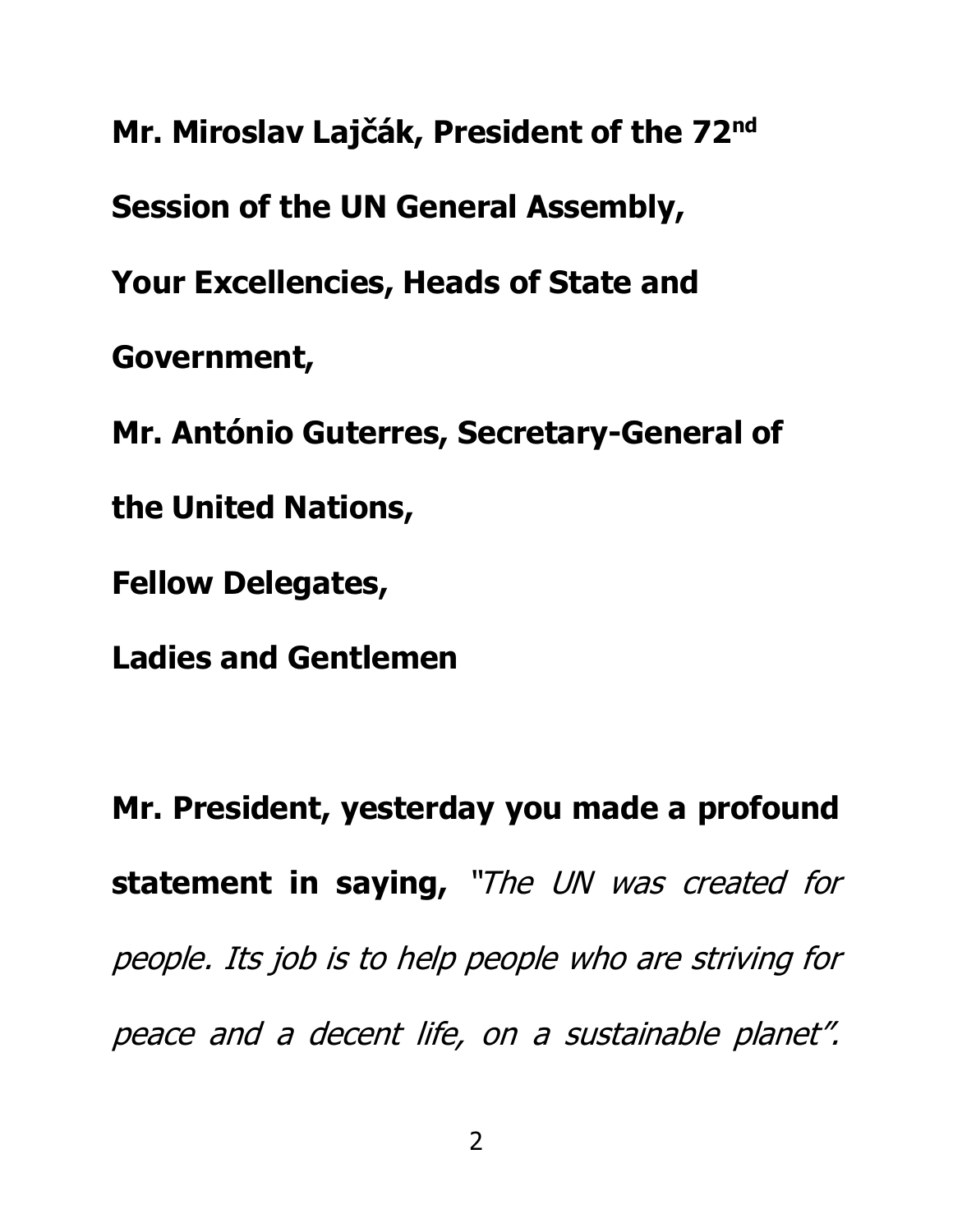**Namibia congratulates you on your election as President of the 72nd Session of this Assembly. We pledge our full support to advancing a people-centered approach to doing business in the United Nations. We also commend His Excellency Peter Thomson, for his excellent stewardship during his tenure as President of the General Assembly.**

**Your Excellency Secretary General, Yesterday, you stressed your commitment towards global unity and multilateralism by saying,** "We call ourselves the international community. We must act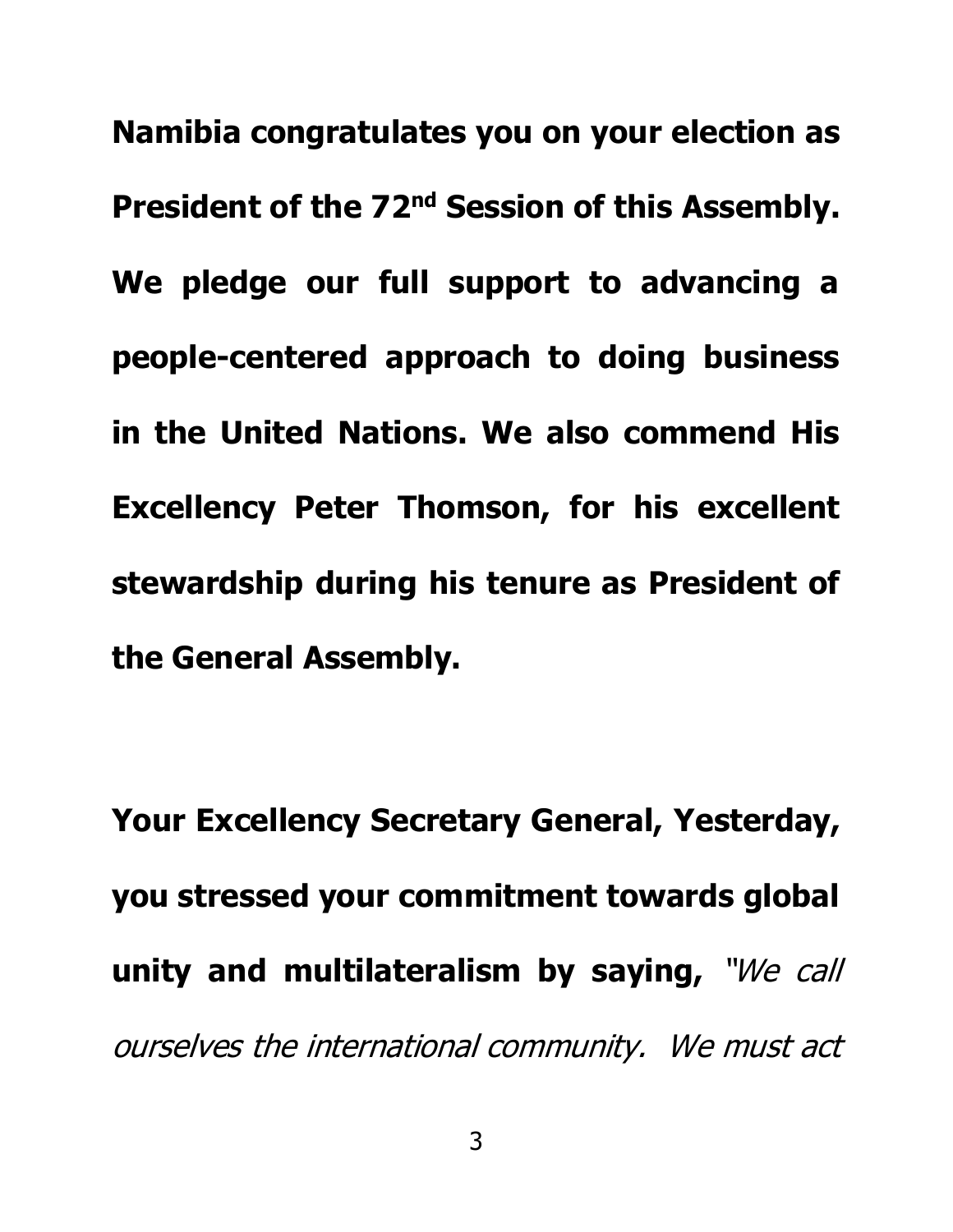as one, because only together, as United Nations, can we fulfill the promise of the Charter and advance human dignity for all"**. As the people of Namibia, we will do everything within our capabilities to support your noble cause during your tenure as Secretary General of this organization.**

**We also congratulate Madam Amina Mohamed, a daughter of Africa, for her welldeserved appointment as Deputy Secretary General. Let us also not forget His Excellency**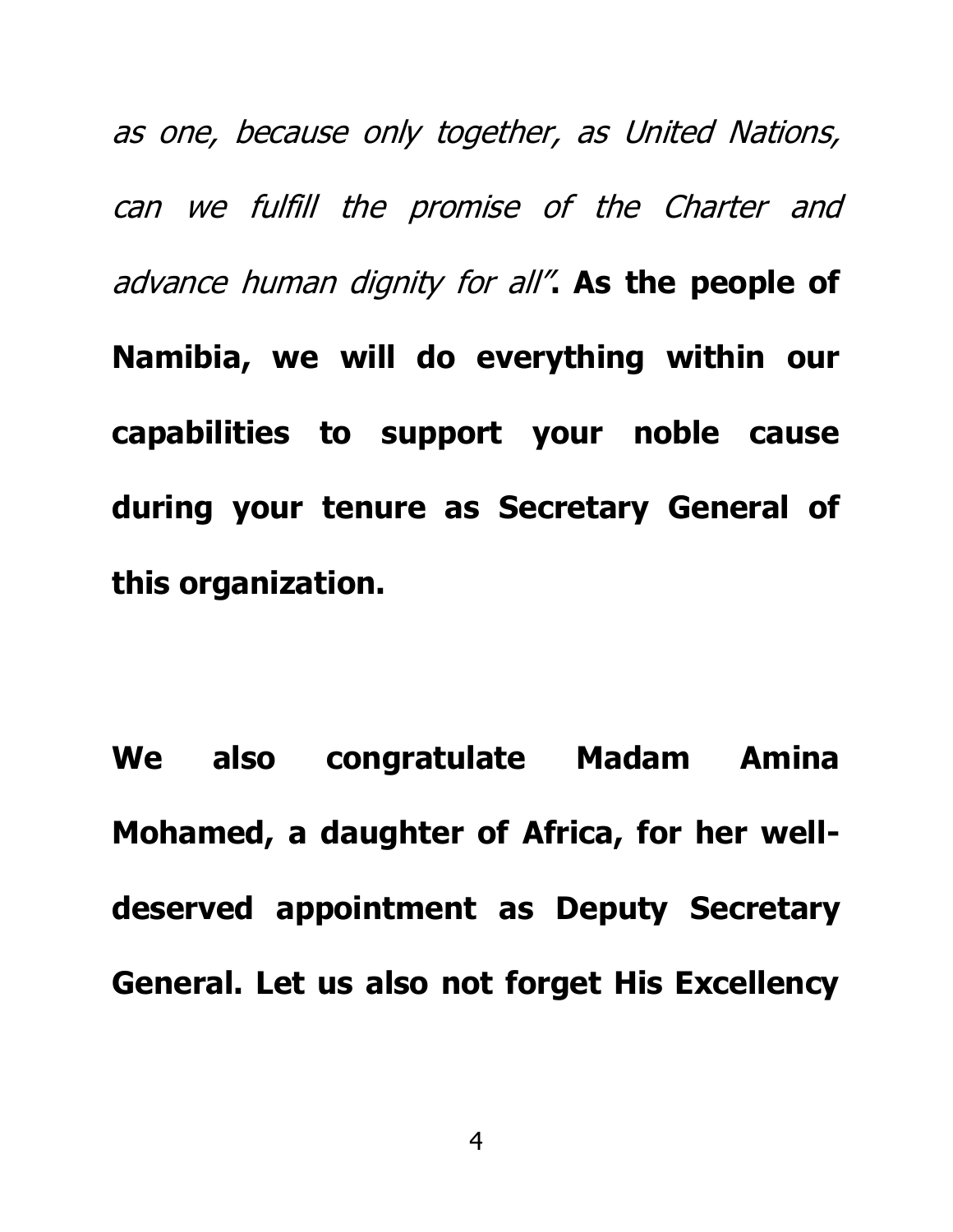**Ban Ki Moon, for the sterling job he did during his tenure as Secretary General.** 

**Mr. President,**

**Development that is not driven by the people and does not translate in improved living conditions for all people is a meaningless development. Moreover, development that does not reach all people in an equitable manner will only undermine the peace and stability necessary for sustainable development. Growing income disparities,**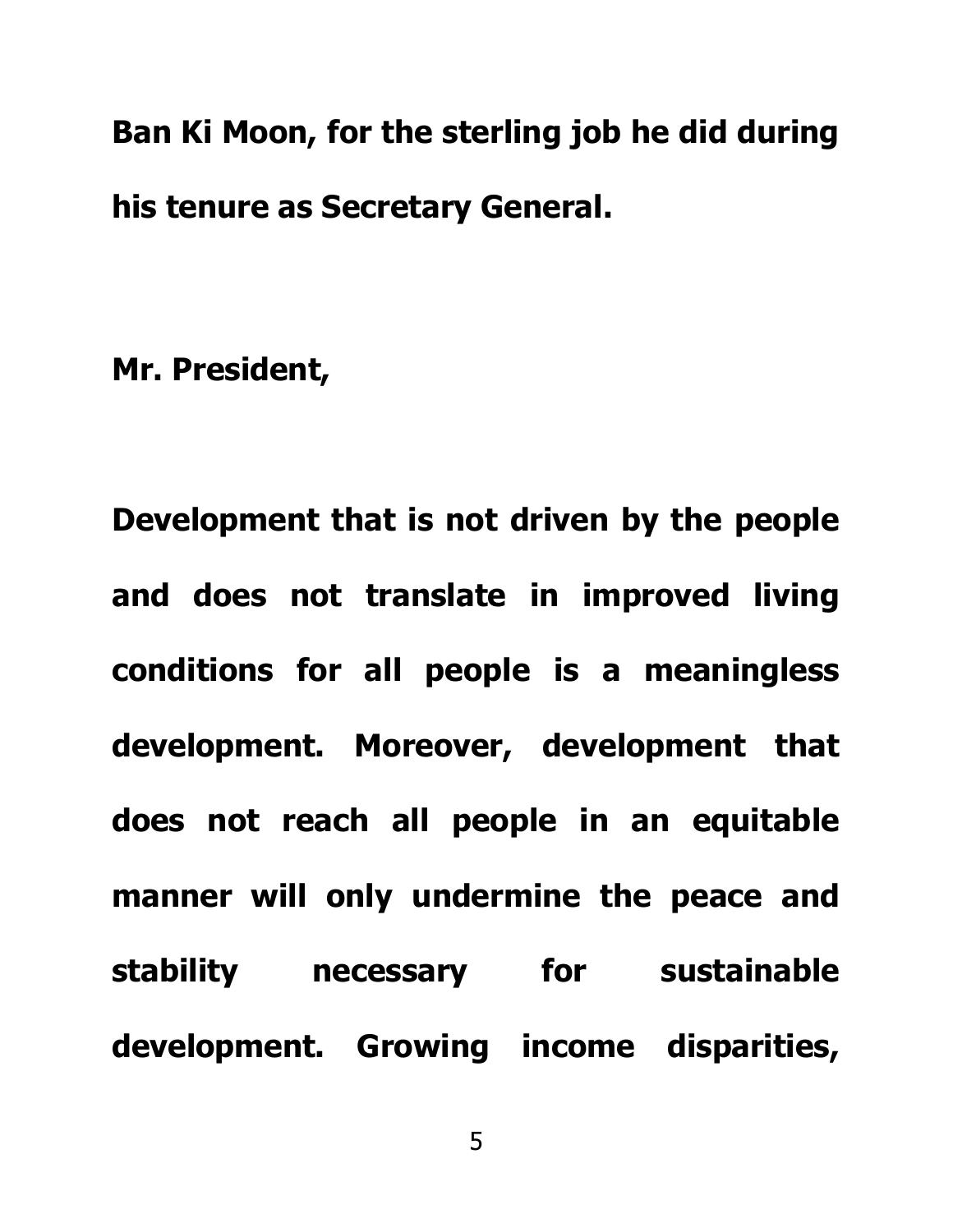**between nations and within nations, poses the greatest threat for peace within countries and globally.**

**In Namibia, we overcame the inhumane scourge of colonial oppression and racial segregation. Through a deliberate policy of reconciliation, we succeeded in entrenching peace, security and stability as the pillars of our democracy. We also made significant progress in reducing absolute and relative poverty during the past 27 years. Poverty has declined from a high of 70 percent in 1993 to** 

6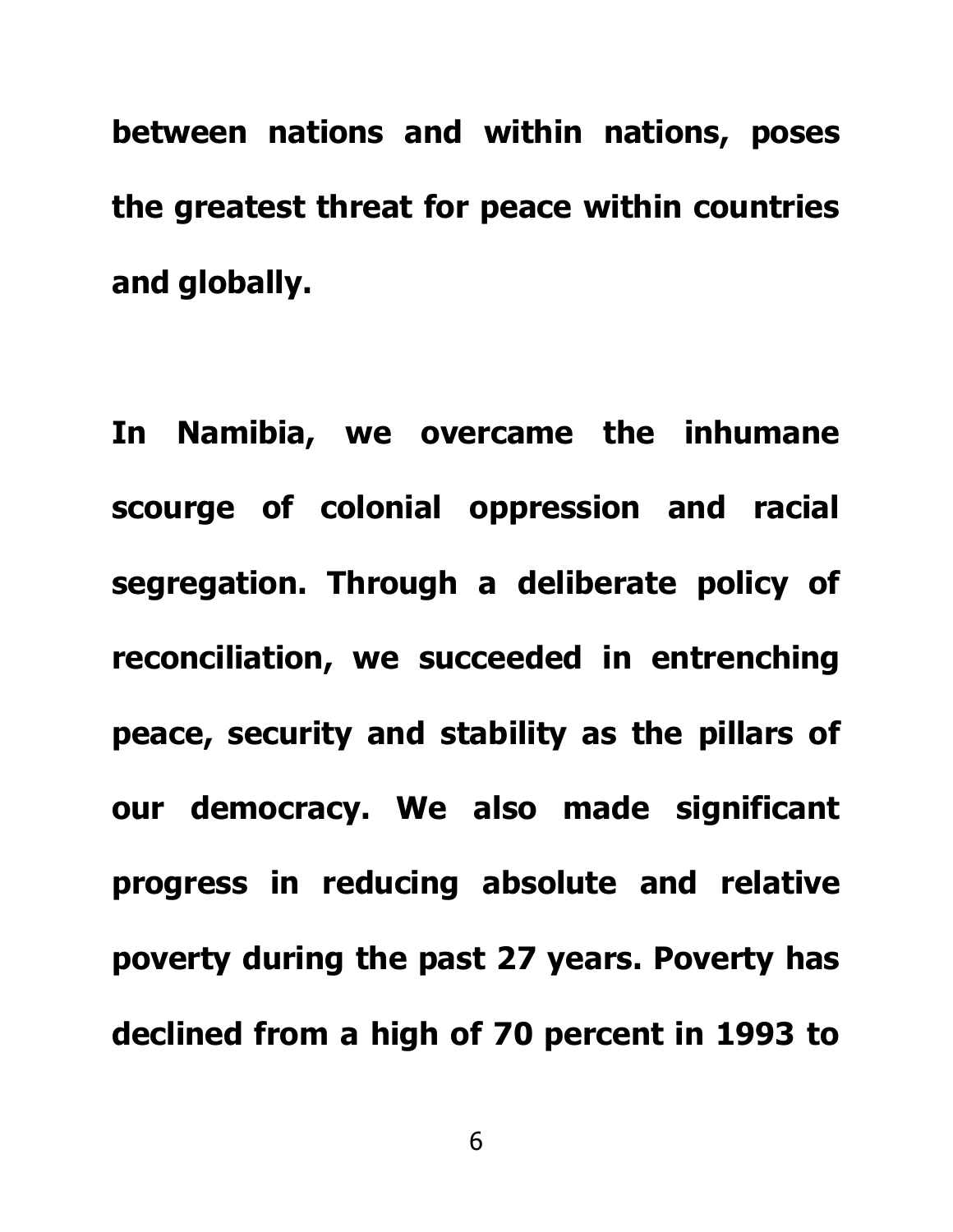**18 percent in 2015. This was in part due to the introduction of a wide range of social safety nets that cover close to 16 percent of the entire population. While income inequality has also decline during the same period, it did not decline by the same magnitude as poverty.** 

**We have come to realize that as long as we continue to have poverty in Namibia, even if just one percent, we can never have lasting peace and social justice. Similarly, as long as the wealth of the country is** 

7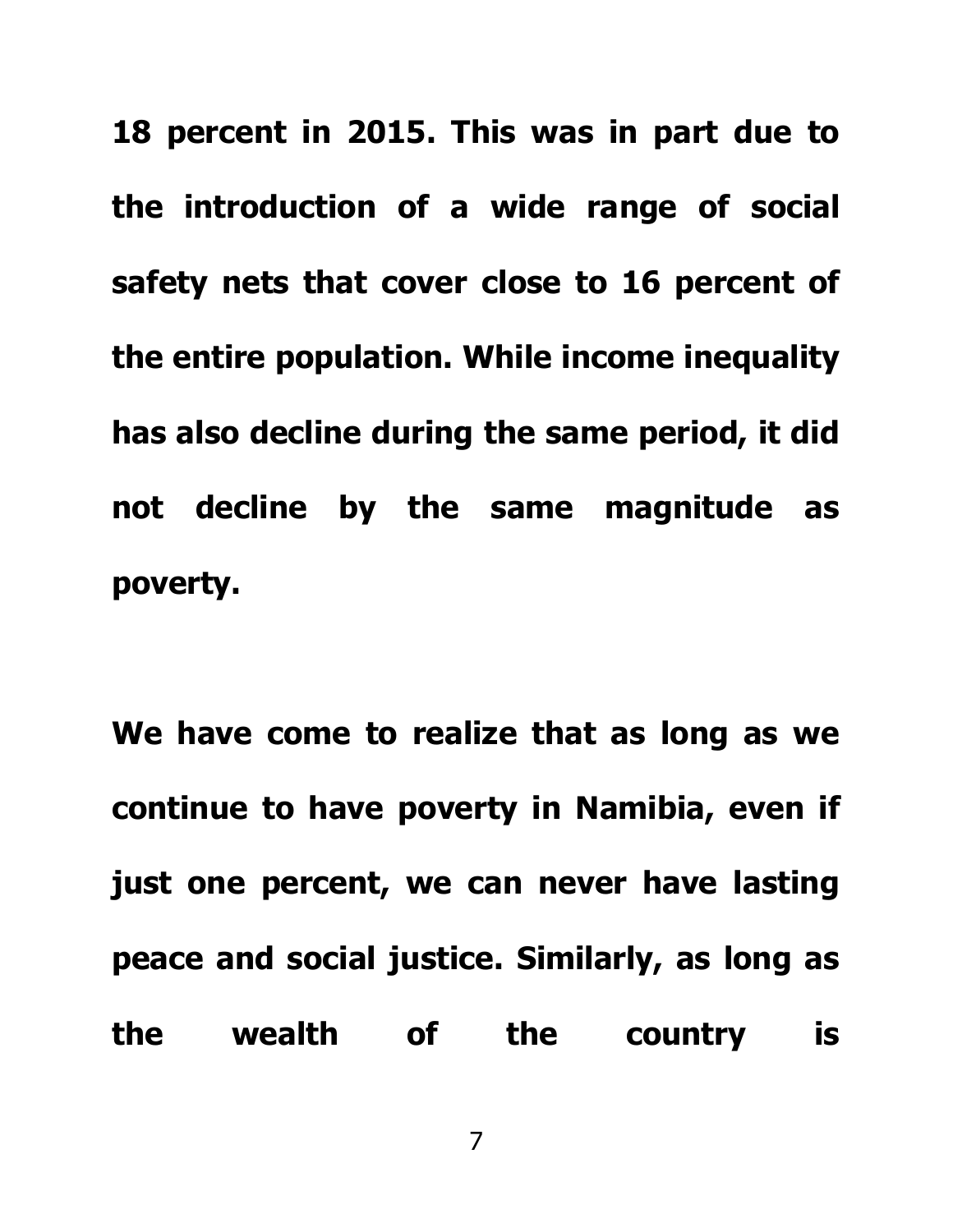**disproportionately in the hands of a few, we cannot have lasting peace and stability. It is for this reason that we have declared fullscale war against poverty and income inequality. Similarly, we have declared fullscale war against corruption, because corruption is one of the root causes of poverty and inequality.**

**In line with the belief that people must be at the centre of development, we have coined the phrase,** "no Namibian should feel left out". **The logic is simple, for inclusivity spells harmony**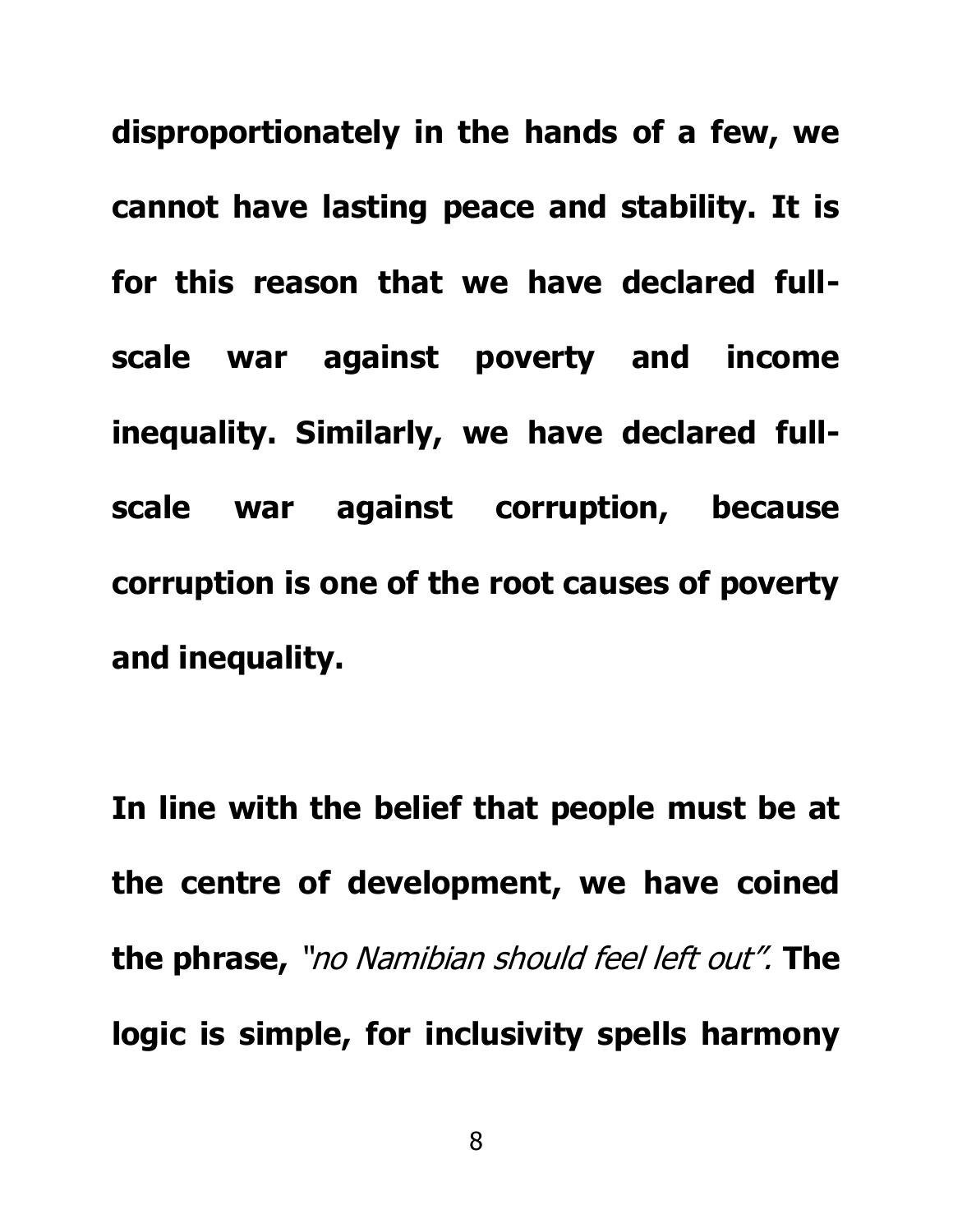**and peace, whereas exclusivity spells disaster, conflict and potential war.**

## **We, therefore, commend you, Mr. President, for the choice of theme for this Session**  "Focusing on people: striving for peace and a decent life for all on a sustainable planet".

**Mr. President,**

**In a climate of ever increasing uncertainty and unpredictability, it is incumbent on world leaders to renew faith in multilateralism. The**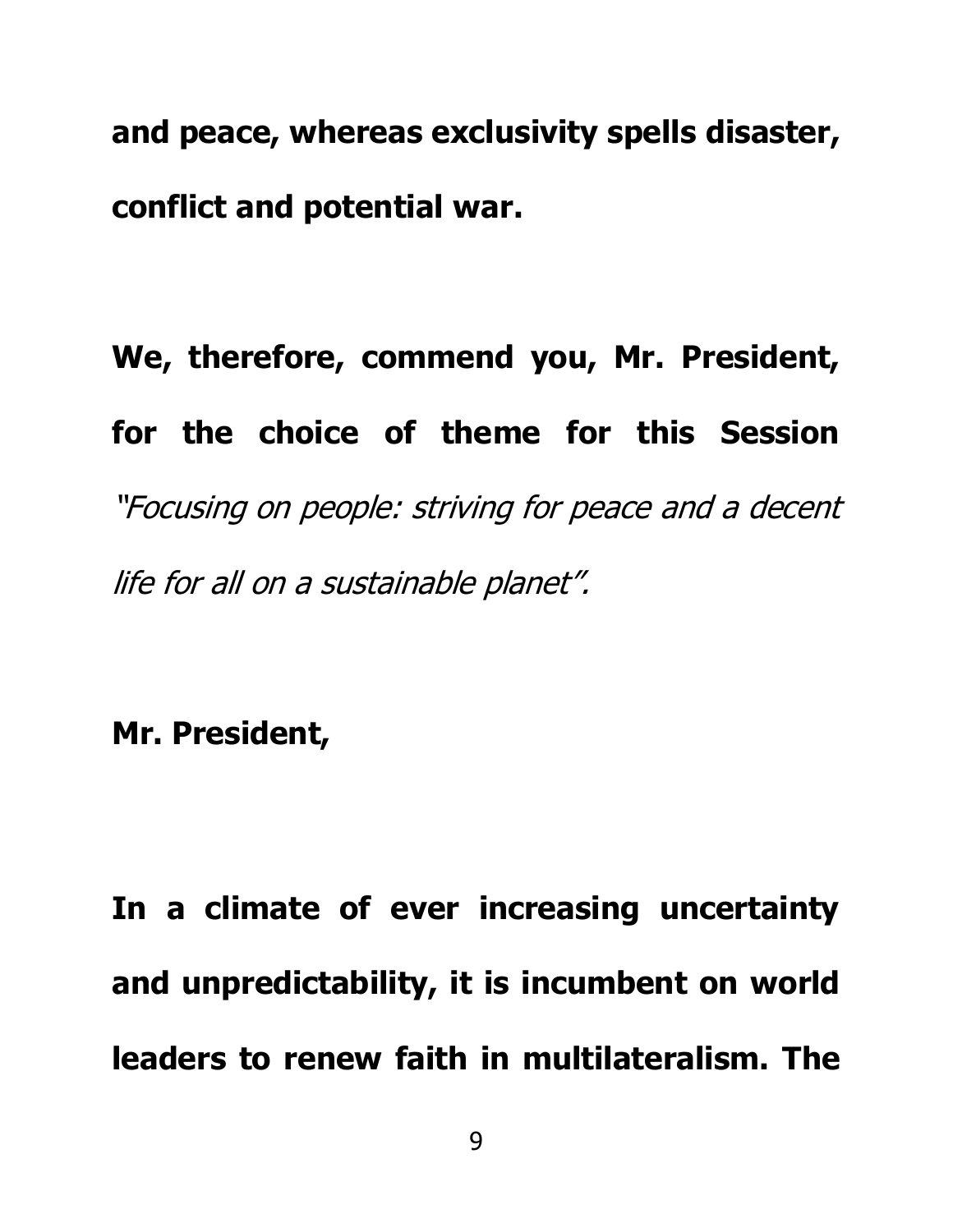**United Nations matters most, because it is at the center of the needs and desires of humanity. Therefore, it must be inclusive by including Africa at the highest decisionmaking level. By failing to do this, the UN stands at risk of losing its respectability. The only sure way to restore trust in the UN will be for the Security Council to become more inclusive**.

**The people of Namibia can testify to the importance of multilateralism. Namibia is a Child of International Solidarity, conceived by**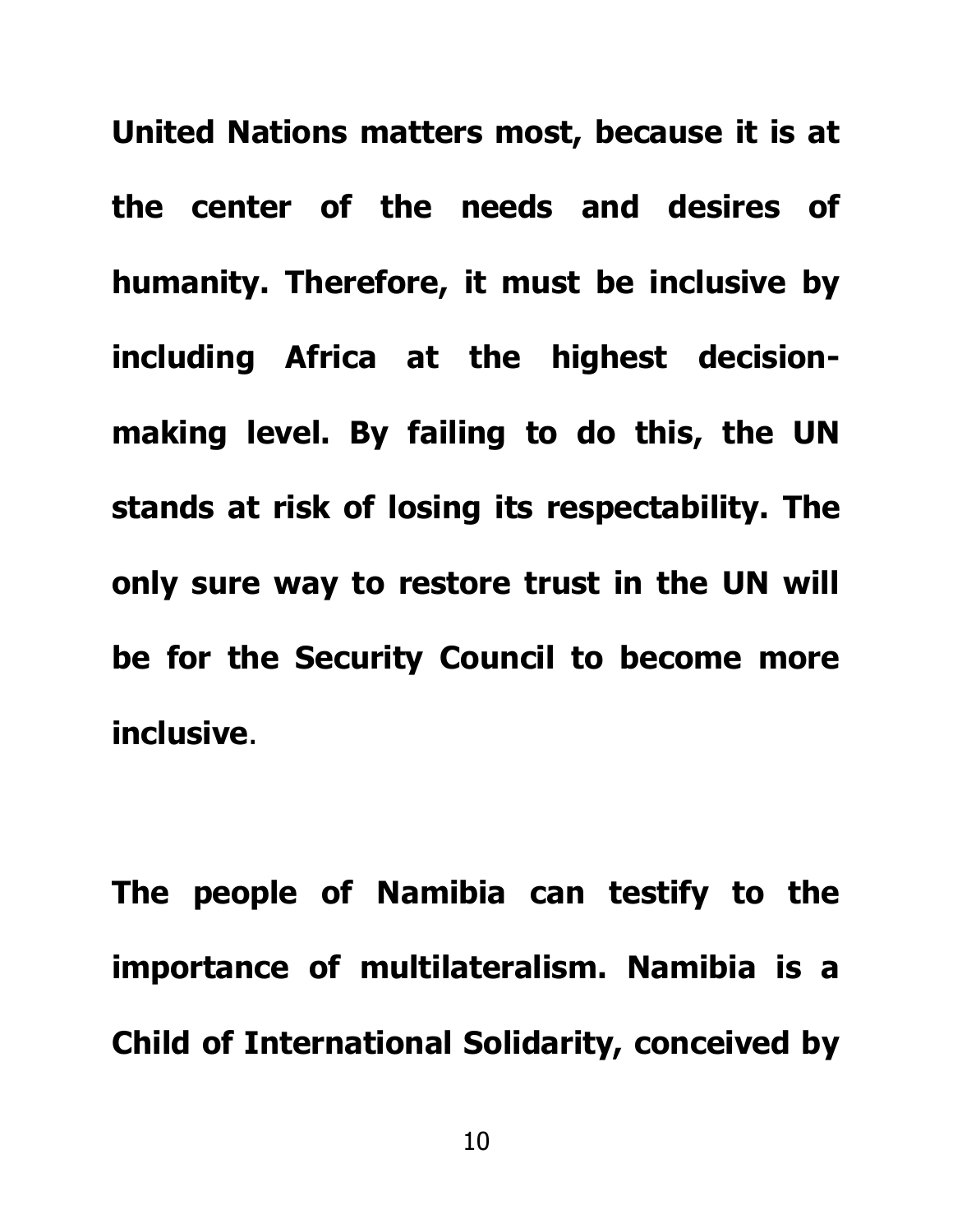**valiant patriots, delivered by Resolution 435 and midwifed by the United Nations. Today, thanks to the support of the international community, we are an independent Nation, founded upon the principles of Democracy, Unity, Stability, Peace and the Rule of Law.**

**Mr. President,**

**People centered development should not only extend to a small part of the population. It must cover all demographic components. Too often, the largest demographic component in**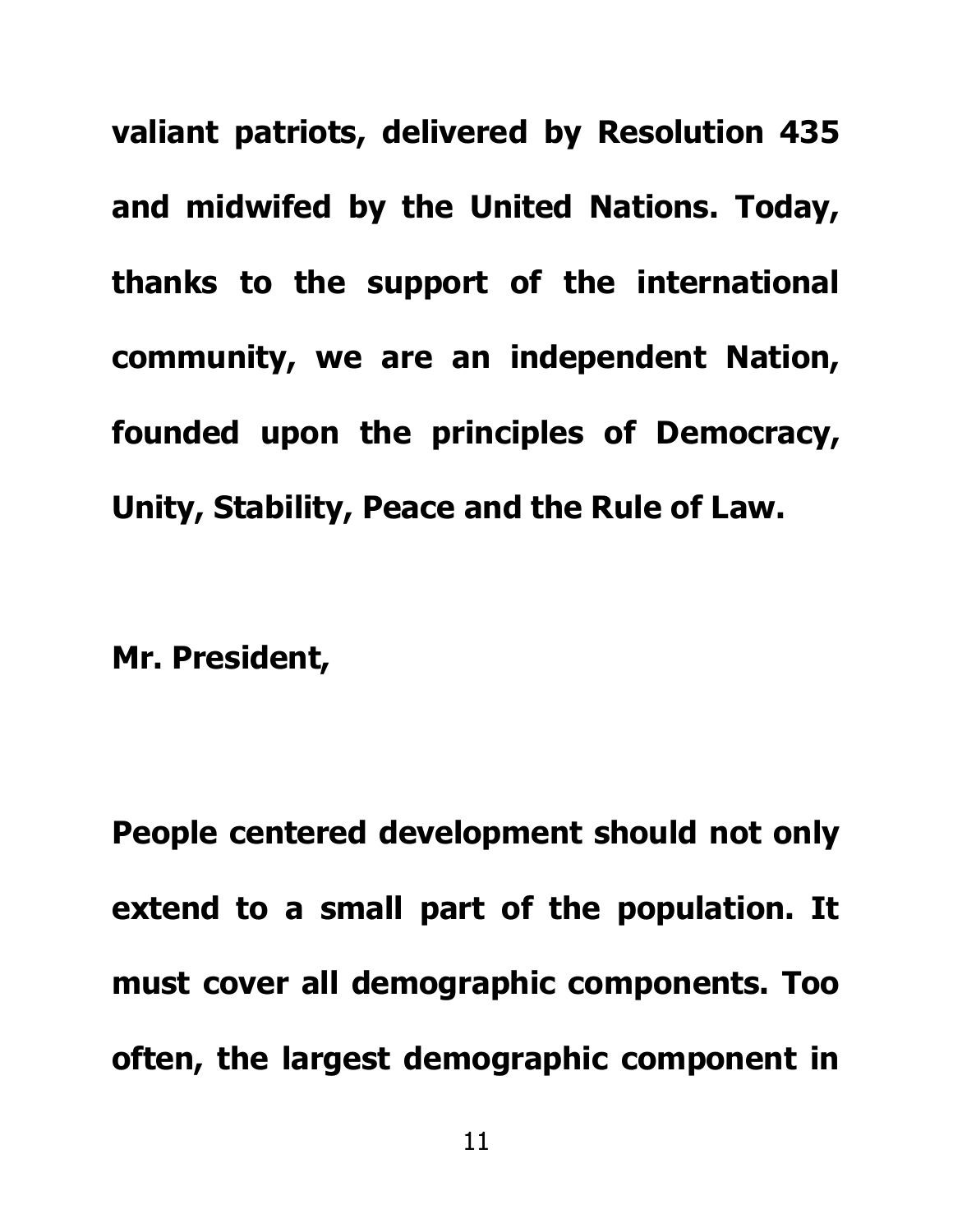**our societies, namely our mothers, sisters and daughters are excluded from development. We, in Namibia, believe that gender equity is equally important for a stable and harmonious society. In this regard, a policy decision by the ruling party to introducing a 50-50 representation at all party levels has led to a significant improvement of the representation of females, to 48 percent in Namibia's National Assembly. This is the second highest level of representation on the continent and among the top five in the world.**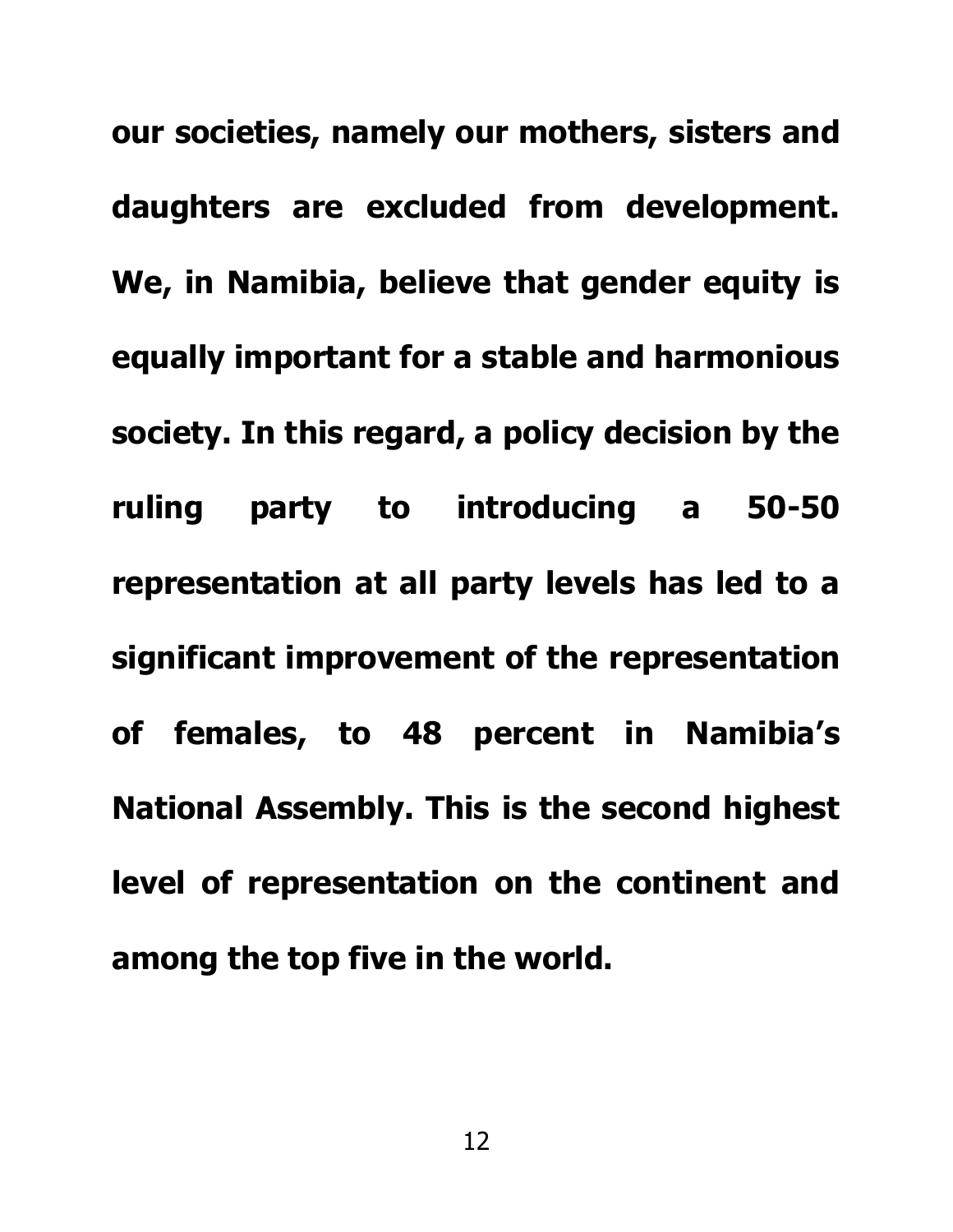**To give further meaning to this policy directive, women have also been appointed in key positions in the Executive. These include:**

- **The Prime Minister and Deputy Prime Minster, who is also the Minister of International Relations and Cooperation;**
- **The Minister and Deputy Minister of Education Arts and Culture;**
- **The Minister and Deputy Minister of Higher Education, Science and Technology;**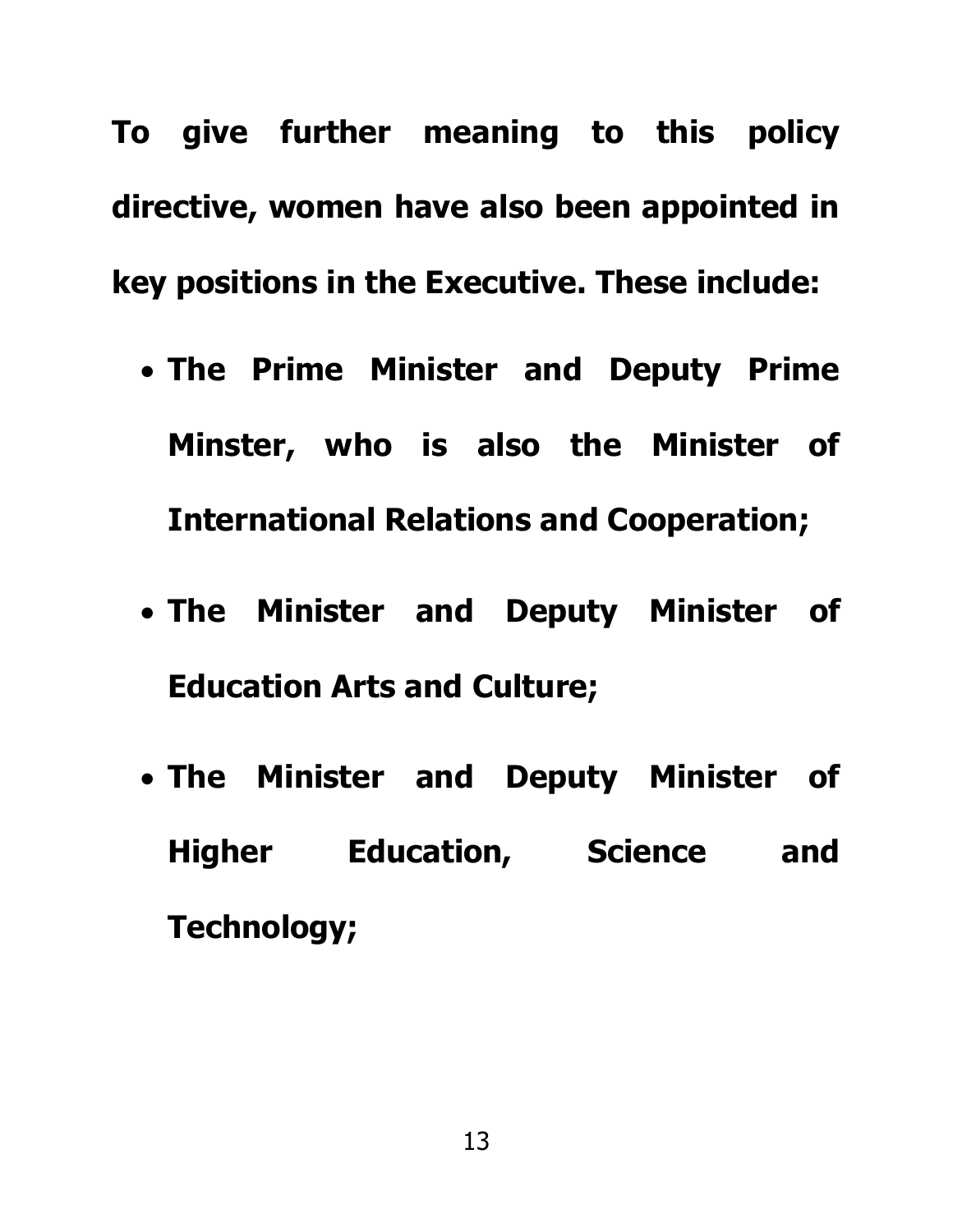• **The Minister and Deputy Minister of Urban and Rural Development; and the Minister of Home Affairs and Immigration.**

**Another significant demographic component that we must not neglect is the youth. In Namibia, we value the empowerment of the youth. Many of the so-called older guard, have been groomed and well prepared in the structures of the ruling party and Government before they were assigned higher responsibilities. This practice continues with a number of deputy ministers that are youthful,**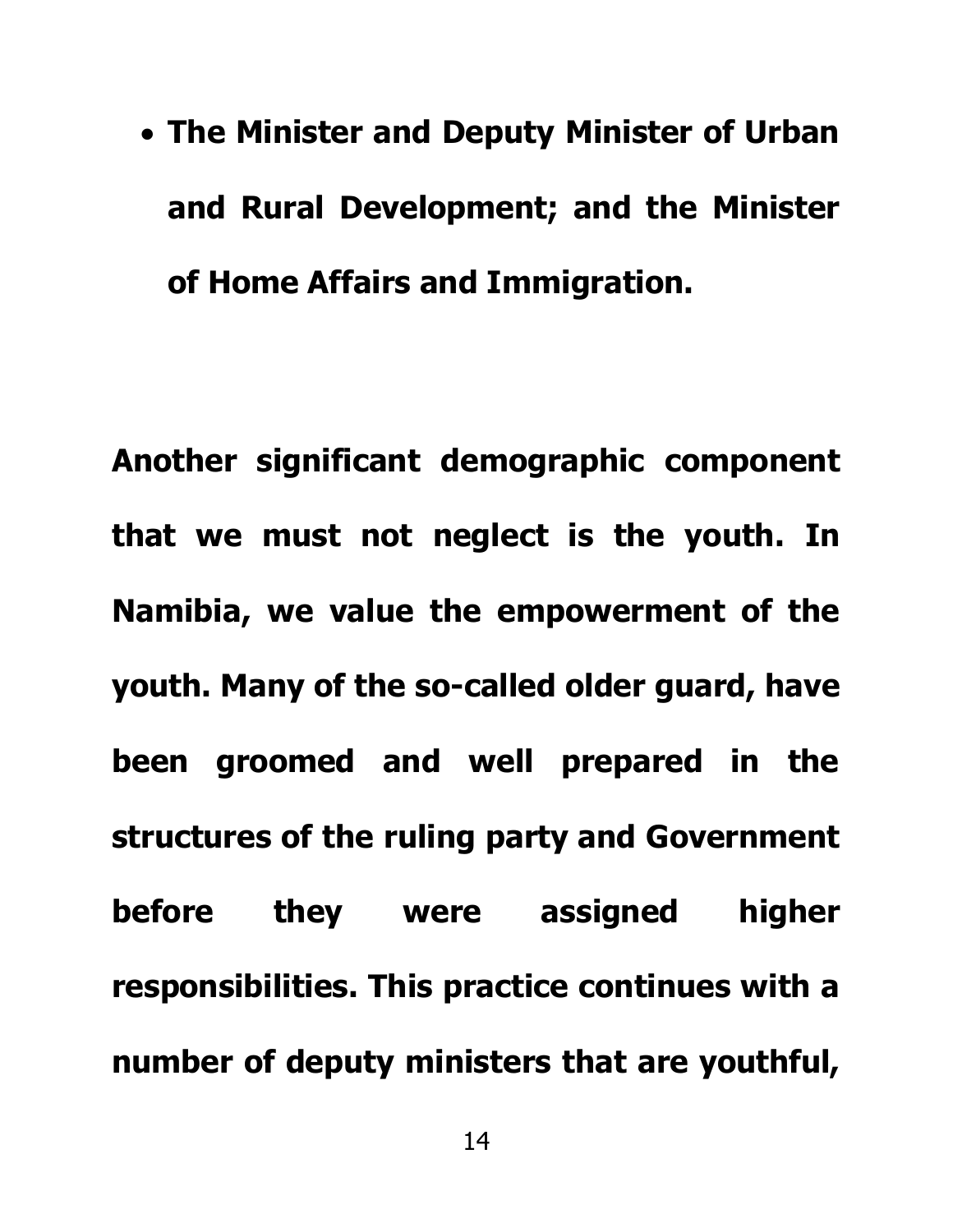**while our Attorney General is one of the youngest on the continent. Very soon, the last crop of the "Tanganyika Group" including myself will make way for the new breed.** 

**Mr. President,**

**When we adopted Agenda 2030, and acceded to the 2015 Paris Agreement, we not only reaffirmed the centrality of multilateralism, but we also reaffirmed the reality of climate change. What happened in Sierra Leone, the Caribbean and some parts of the United**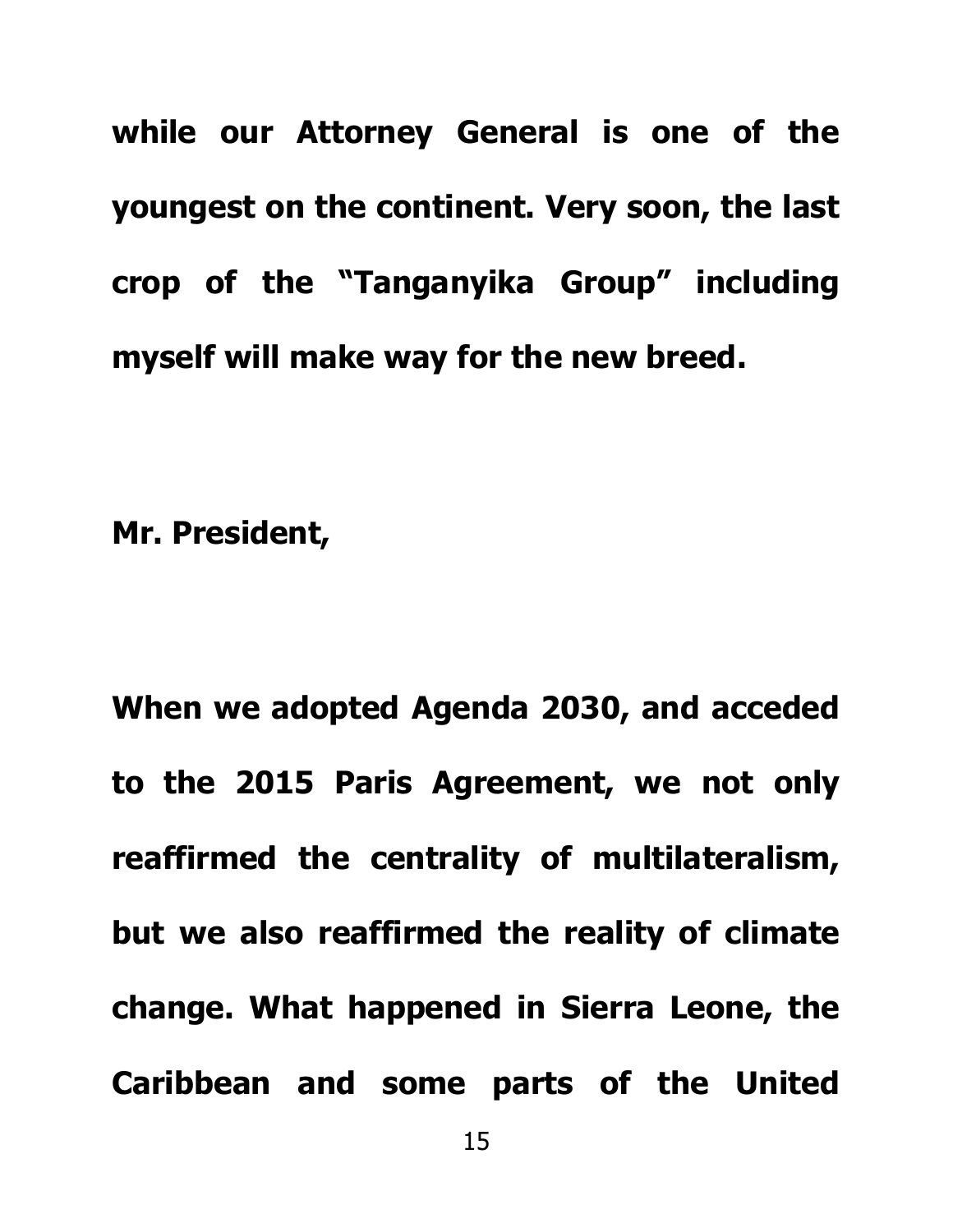**States is a grim reminder that Climate Change is real. We witnessed the stripping away of human dignity, security and hope. We must therefore increase our resolve to address the challenges of climate change.**

**Mr. President,**

**To achieve the ambitions of living on a sustainable planet, peace processes and international peace building must be strengthened. We also recognize the contribution of women in promoting global**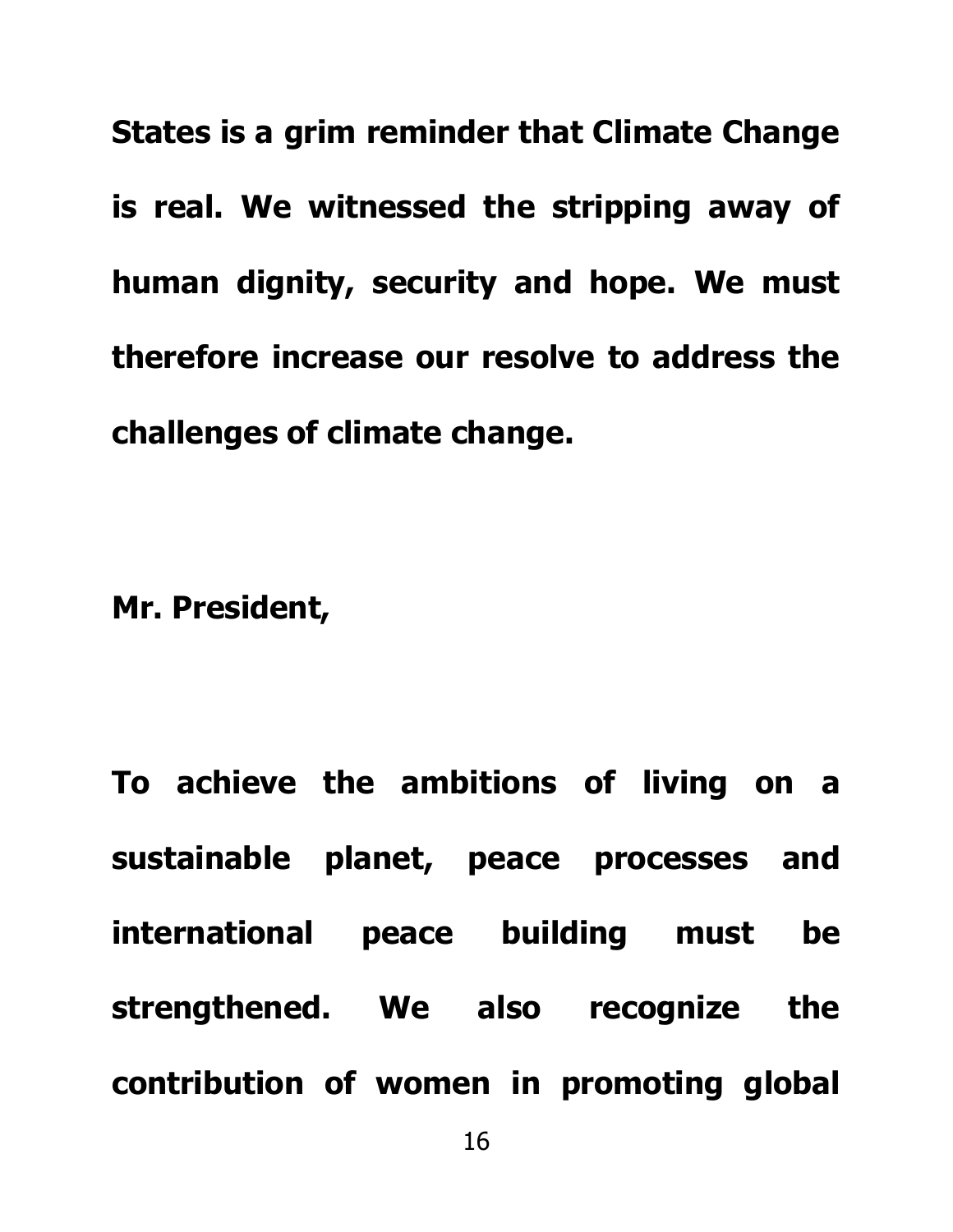**peace, both in peace negotiations and active participation in peace missions. Namibia supports efforts to increase the representation of women in peace missions around the world, especially in leadership capacities.** 

**Out of 52 UN peacekeeping and special political missions, 26 are in Africa. Therefore, we recognize the institutional partnership between the UN Security Council and the African Union in the maintenance of international peace and security. This not only**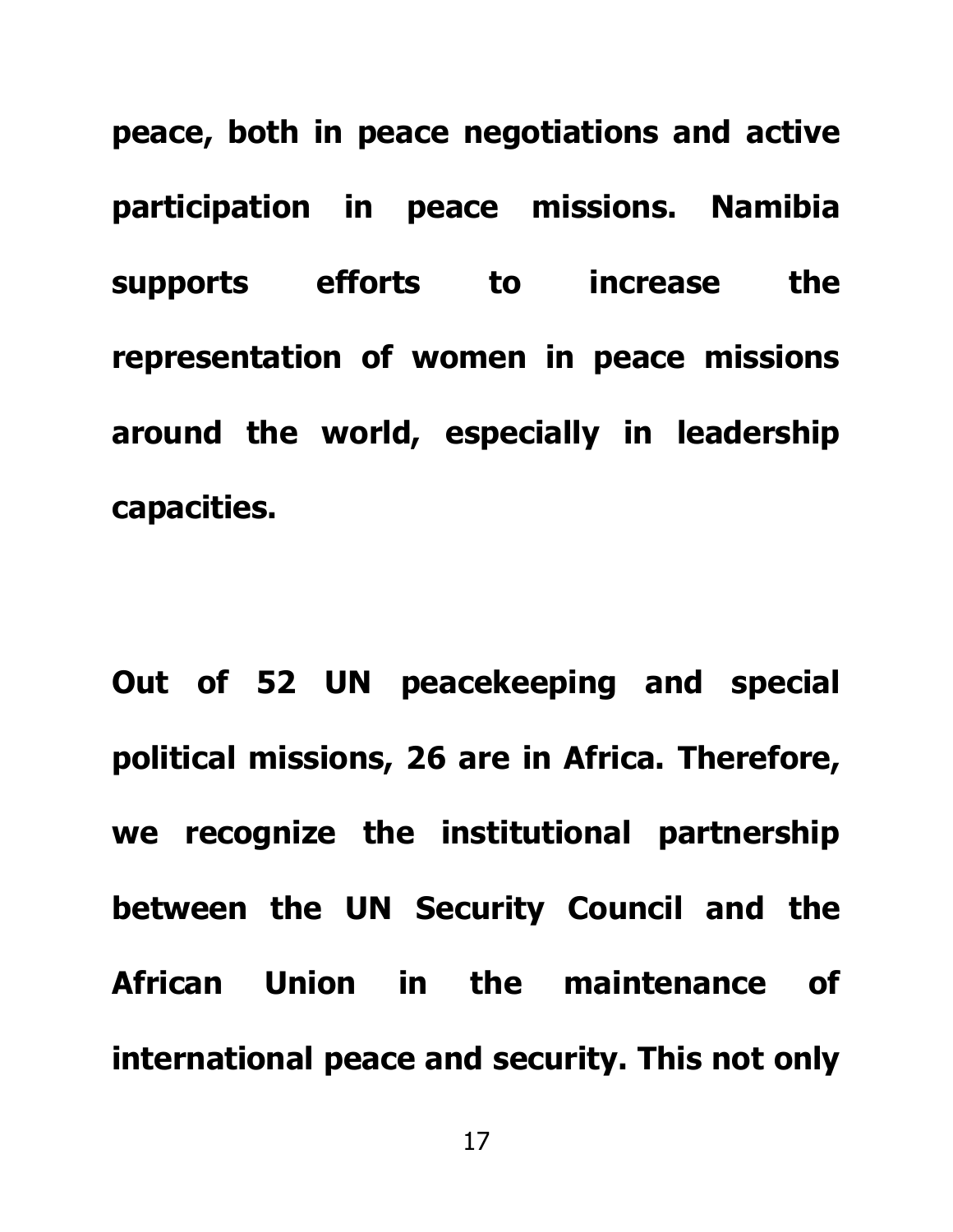**enhances cooperation between the two institutions, but also adds greater legitimacy to the decisions taken by the Security Council on Africa. Africa should not only be seen as a source of precious primary commodities, but an important and equal partner of the international community, with a contribution to make. In this context, we welcome the recent agreement between the Secretary General and the Chairperson of the African Union Commission, to enhance coordination between the Africa Union and the United Nations**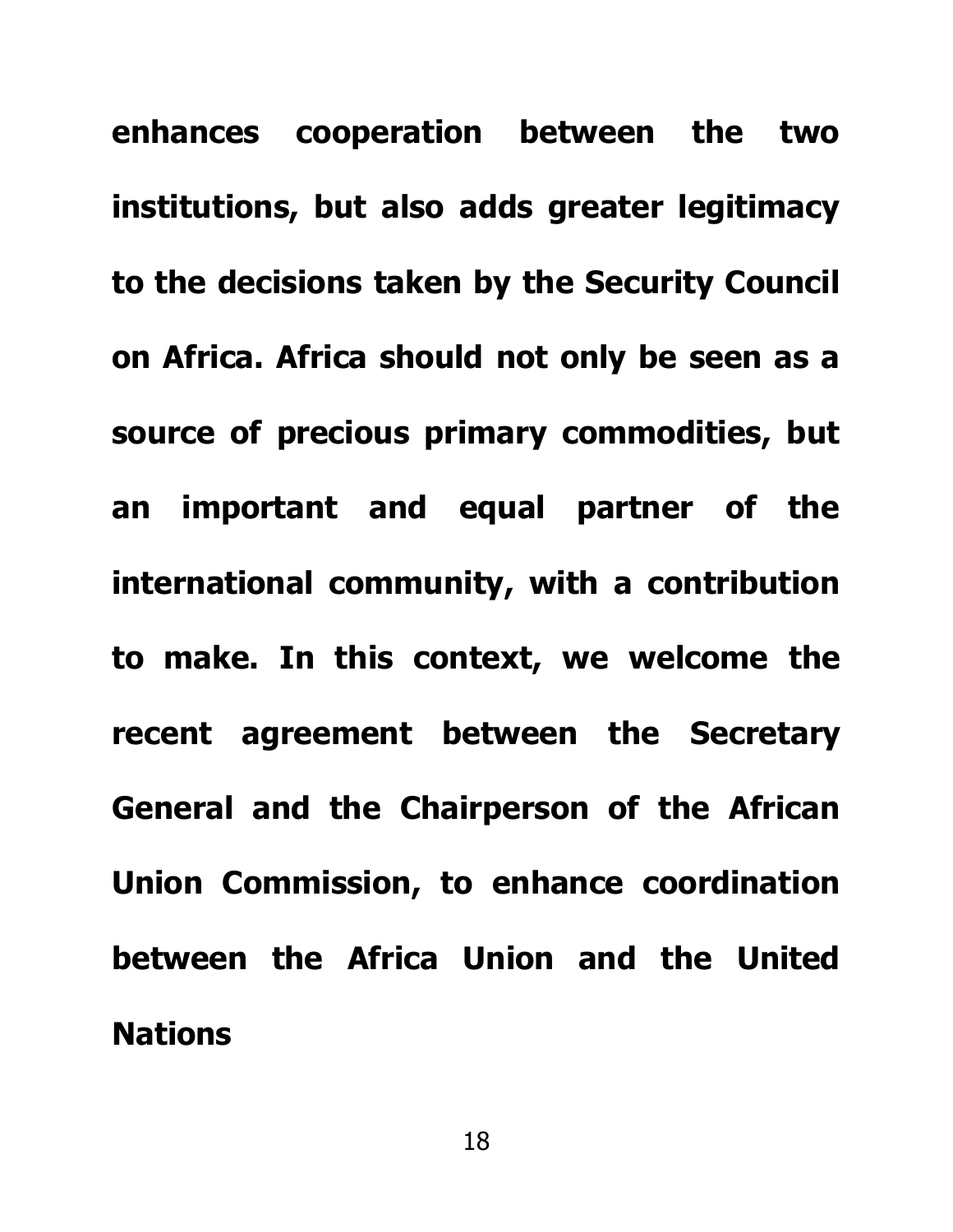**Mr. President,**

**Namibia stands together with the international consensus that the Israeli occupation of Palestine must end. We reiterate that statehood and independence are the national, inalienable, and legal rights of the Palestinian people. We therefore join the call for the two-state solution to be pursued with renewed vigor and determination.**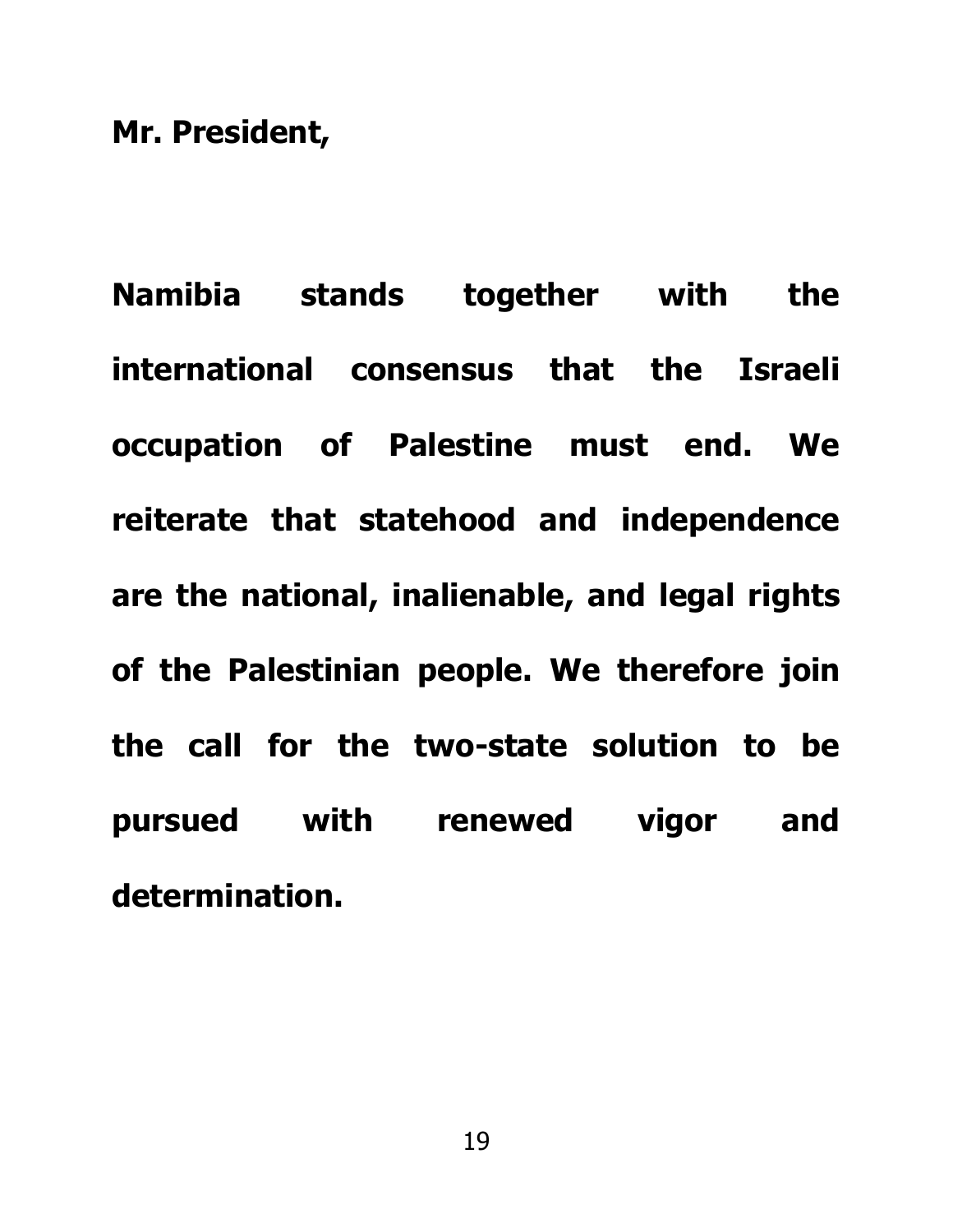**Similarly, the people of Western Sahara cannot continue to have their inalienable rights to self-determination and national independence denied. Namibia, therefore, reaffirms its full and unequivocal support for the inalienable rights of the People of the Western Sahara to self-determination. We call upon for the urgent implementation of all Security Council and General Assembly resolutions, with the aim of holding a free and fair referendum in Western Sahara.**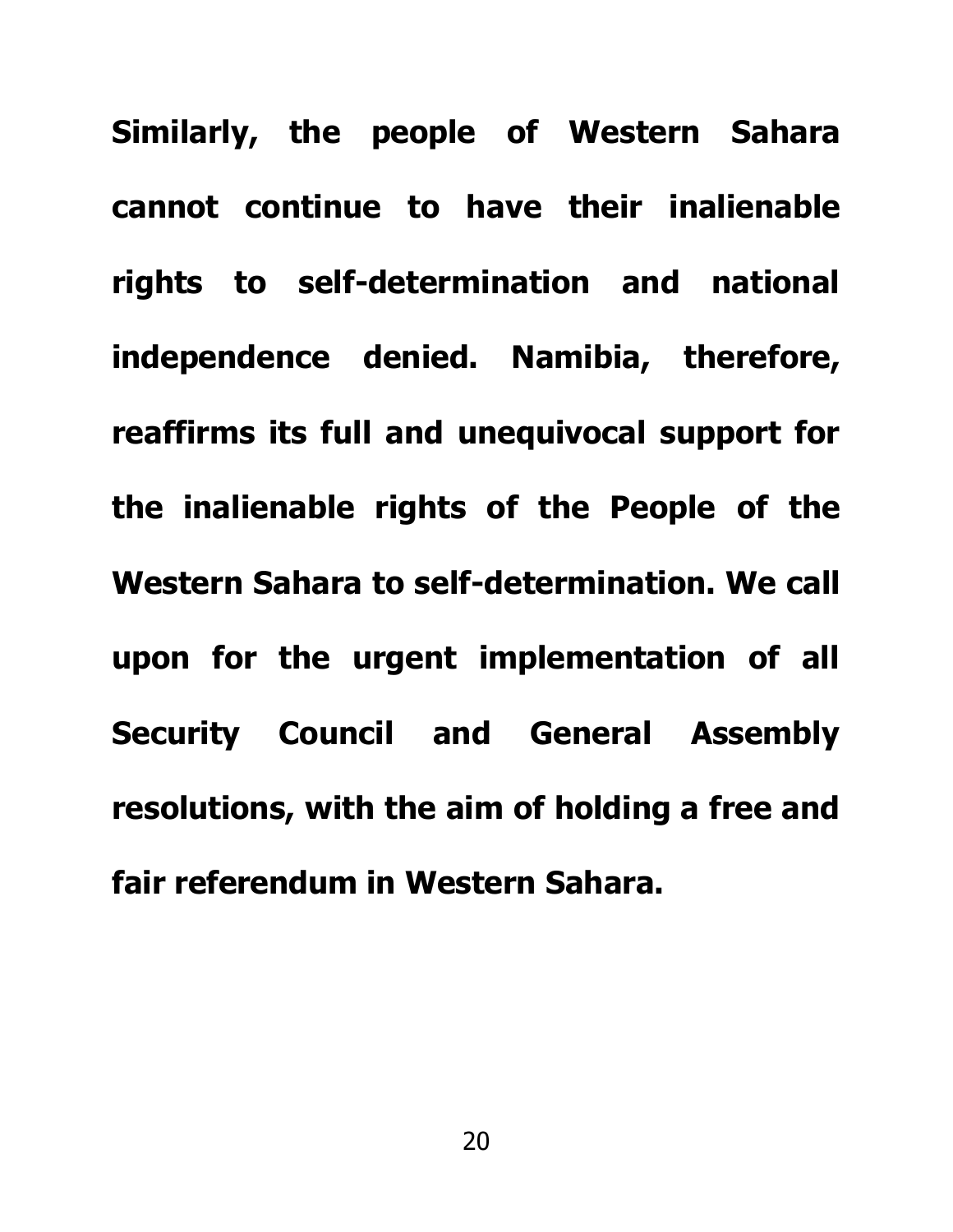**Over the past several years, Namibia has been noting the growing rapprochement between Cuba and the United States, culminating in the reopening of embassies between the two countries. We believe that this rapprochement should lead to the full lifting of economic and financial embargo against the Republic of Cuba and its people, who have the right to pursue peace and a decent life.**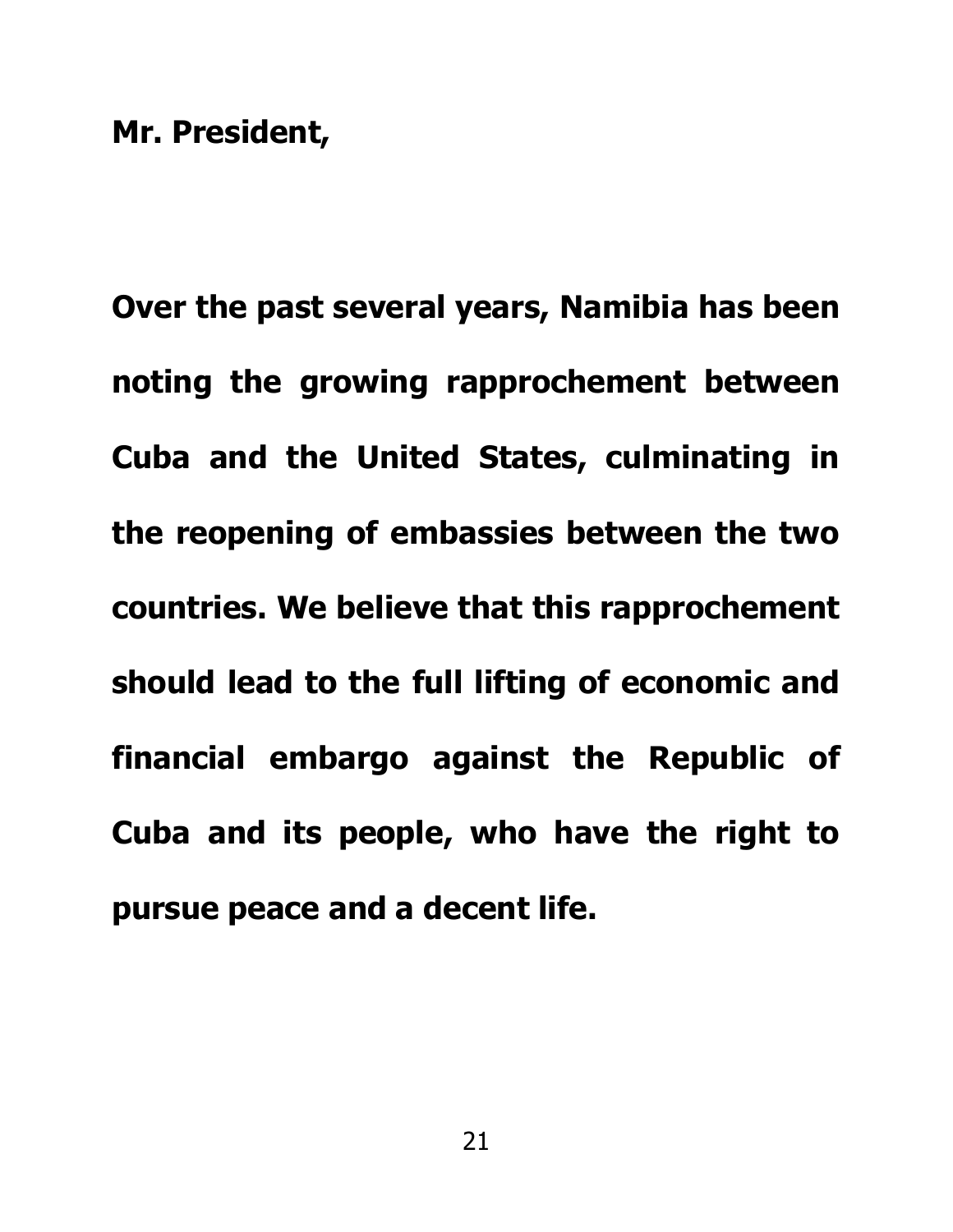**Namibia is committed to supporting this organization to achieve global peace. As Albert Einstein once said, "Peace cannot be kept by force, it can only be achieved through understanding". Let us, therefore, try to be more tolerant by embracing diverse views through dialogue and understanding, before hastily embarking on a path of force, which will only lead to conflict and eventually war.**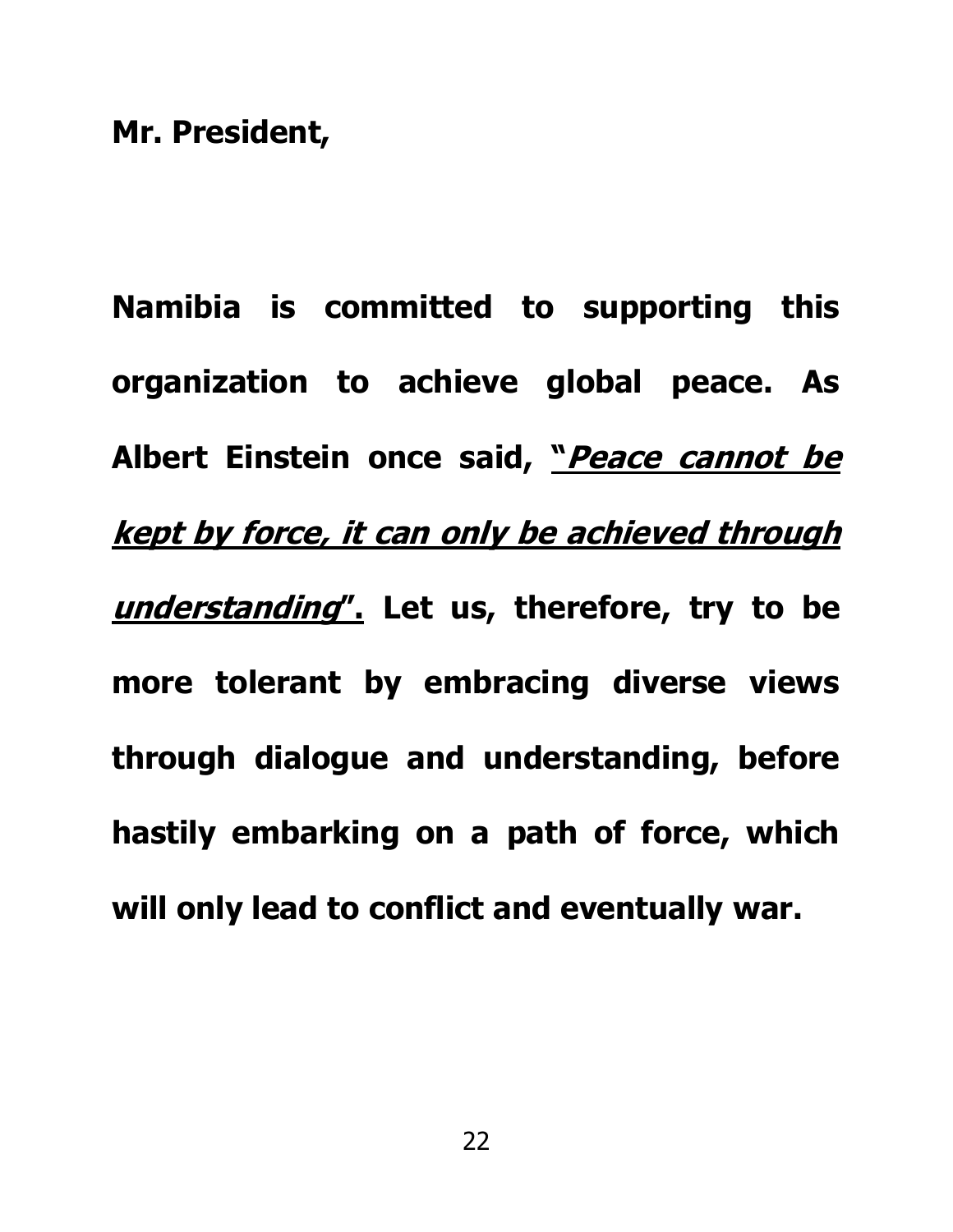**The United Nations is a great social experiment which features small and large nations coexisting in peace and harmony. If the United Nations did not exist today, I would definitely call for such an organization to exist. Let us continue to treasure the unity of the United Nations, for it is only through unity, that we will bring about a world free from fear and conflict. It is only through unity, that we will bring about a world free from hunger and poverty. It is only through unity, that we will deliver a sustainable planet for our children and their children.**